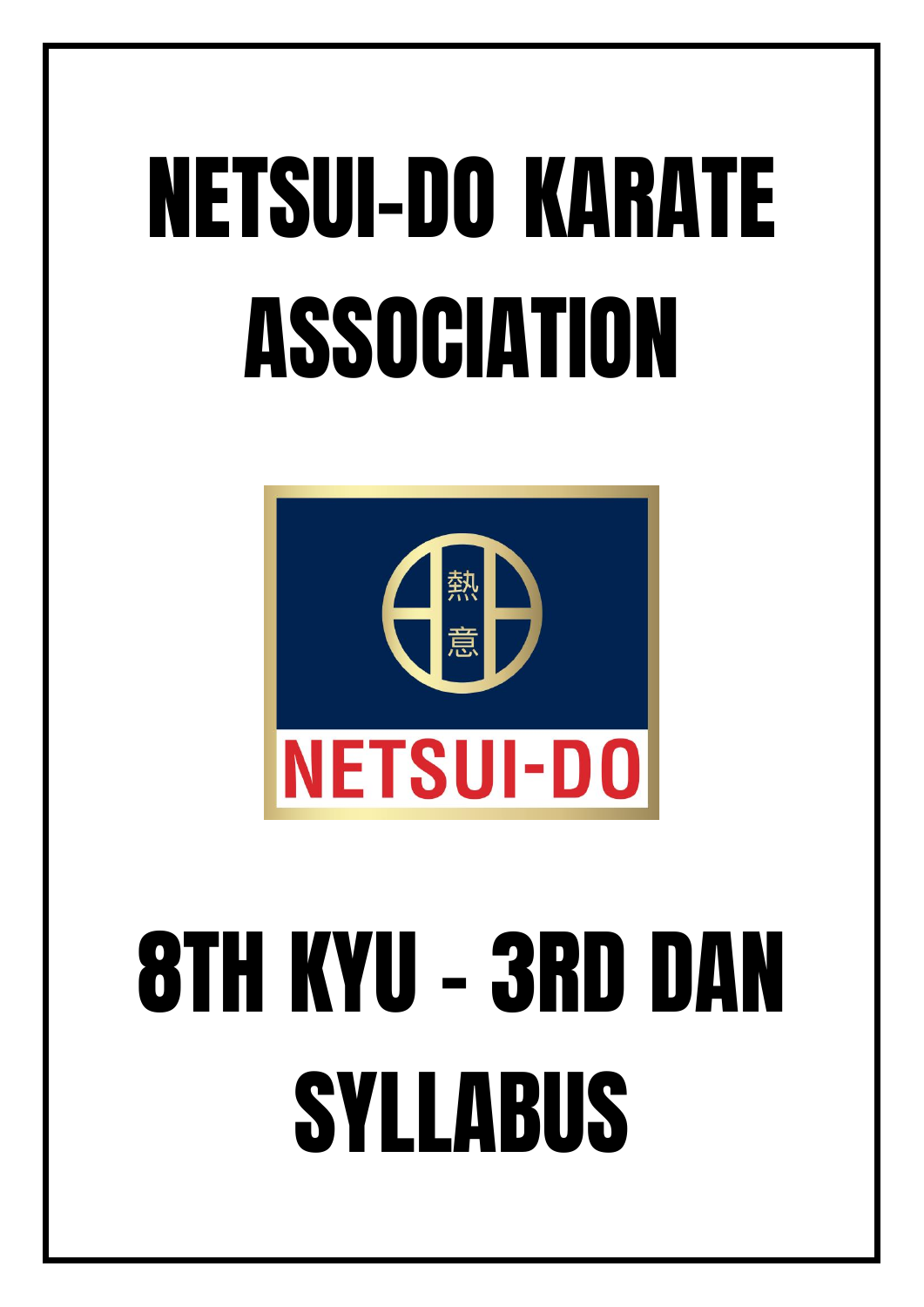

#### 9<sup>TH</sup> Kyu - white to red belt

#### **Demonstrate the following dachi (stances):**  $\blacksquare$

- 1. Heisoku dachi
- 2. Musubi dachi
- 3. Heiko dachi
- 4. Hachiji dachi
- 5. Shiko dachi
- 6. Neko ashi dachi
- 7. Zenkutsu dachi

#### **Demonstrate the following uke (blocks):**  $\blacksquare$

- 1. Jodan uke in neko ashi dachi
- 2. Shuto uke in neko ashi dachi
- 3. Shuto gedan barai in neko ashi dachi
- 4. Soto uke in zenkutsu dachi
- 5. Uchi uke in zenkutsu dachi

#### **Recite one to five in Japanese:**  $\overline{\phantom{0}}$

- 1. Ichi
- 2. Ni
- 3. San
- 4. Shi
- 5. Go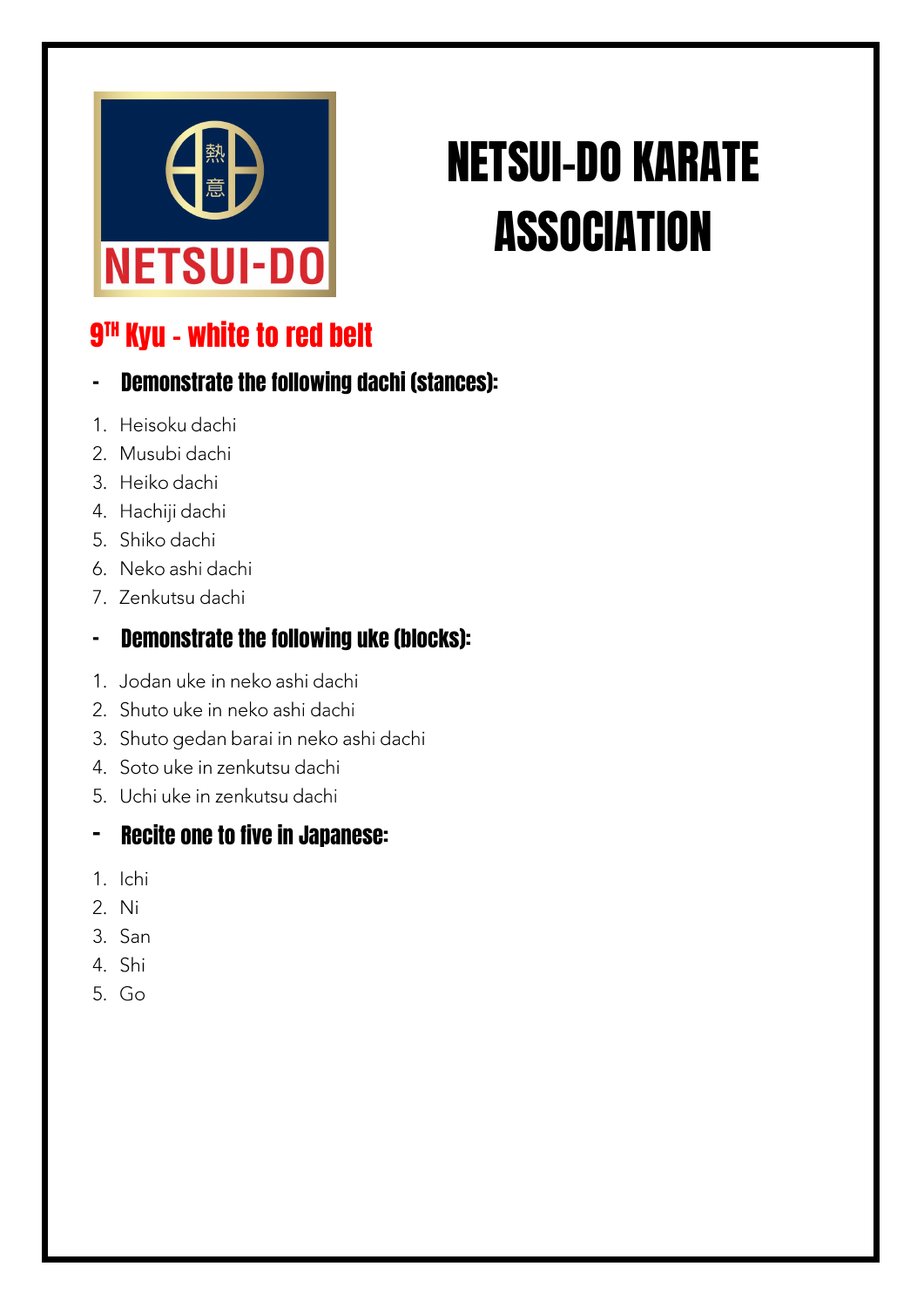

#### 8<sup>th</sup> kyu - red to yellow belt

#### **Kihon tsuki and geri (basic techniques):**  $\overline{\phantom{a}}$

- 1. Oi tsuki chudan
- 2. Gyaku tsuki chudan
- 3. Mae geri chudan
- 4. Mawashi geri chudan

#### **Renraku waza (combination techniques):**  $\blacksquare$

- 1. Mae geri chudan gyaku tsuki chudan
- 2. Mawashi geri chudan gyaku tsuki chudan

#### **Recite one to ten in Japanese:**  $\blacksquare$

- 1. Ichi
- 2. Ni
- 3. San
- 4. Shi
- $5.$  Go
- 6. Roku
- 7. Shichi
- 8. Hachi
- 9. Kyu
- $10.$  Ju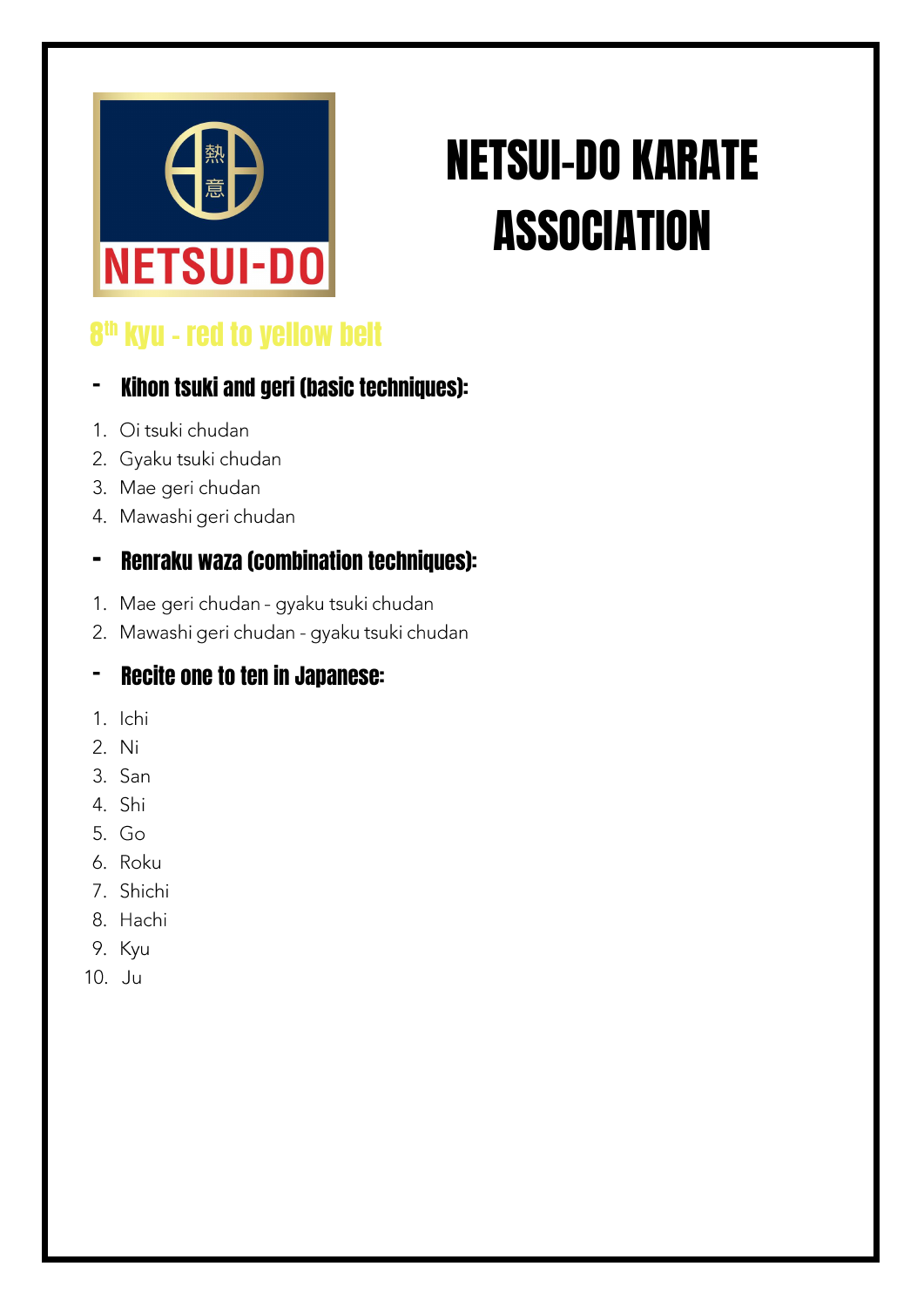

#### 7th kyu - yellow to orange belt

#### - Kihon tsuki and geri (basic techniques):

- 1. Mae geri chudan oi tsuki chudan
- 2. Mae geri chudan gyaku tsuki chudan
- 3. Yoko mawashi geri chudan
- 4. Sokuto geri chudan

#### - Renraku waza (combination techniques):

- 1. Yoko mawashi geri chudan gyaku tsuki chudan
- 2. Sokuto geri chudan uraken uchi jodan gyaku tsuki chudan

- 1. Pinan Nidan
- Ji yu Kumite (free fighting):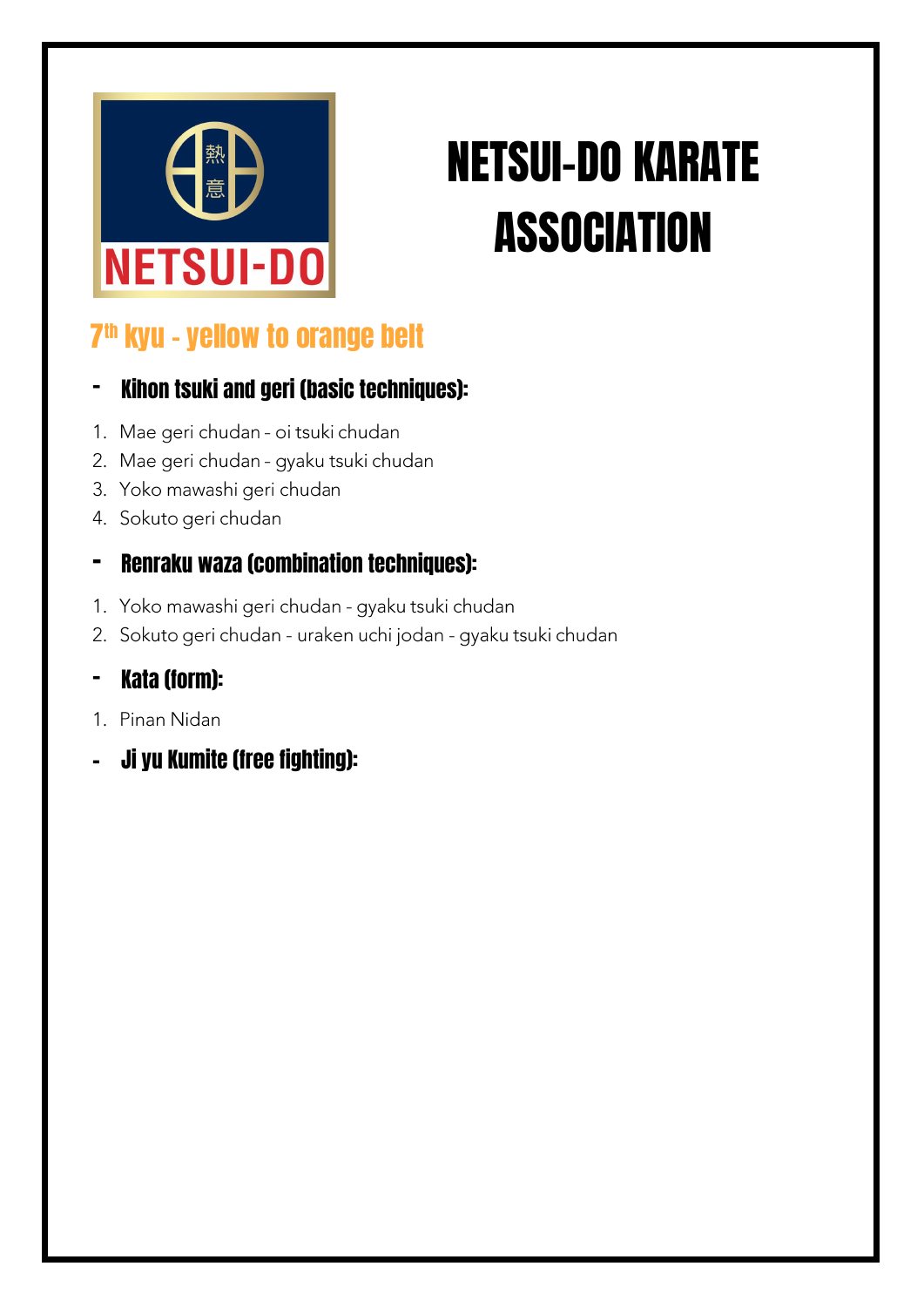# **NETSUI-DO**

## NETSUI-DO KARATE **ASSOCIATION**

#### 6 th kyu – orange to green belt

#### - Kihon tsuki and geri (basic techniques):

- 1. Mae geri chudan oi tsuki chudan
- 2. Mae geri chudan gyaku tsuki chudan
- 3. Mawashi geri chudan shuto uke in neko ashi dachi
- 4. Sokuto geri chudan shuto uke in neko ashi dachi
- 5. Ushiro geri chudan

#### - Renraku waza (combination techniques):

- 1. Mae geri chudan mawashi geri chudan gyaku tsuki chudan
- 2. Mawashi geri chudan sokuto geri chudan gyaku tsuki chudan
- 3. Sokuto geri chudan ushiro geri chudan uraken uchi jodan gyaku tsuki chudan

- 1. Pinan Sandan
- Ji yu Kumite (free fighting):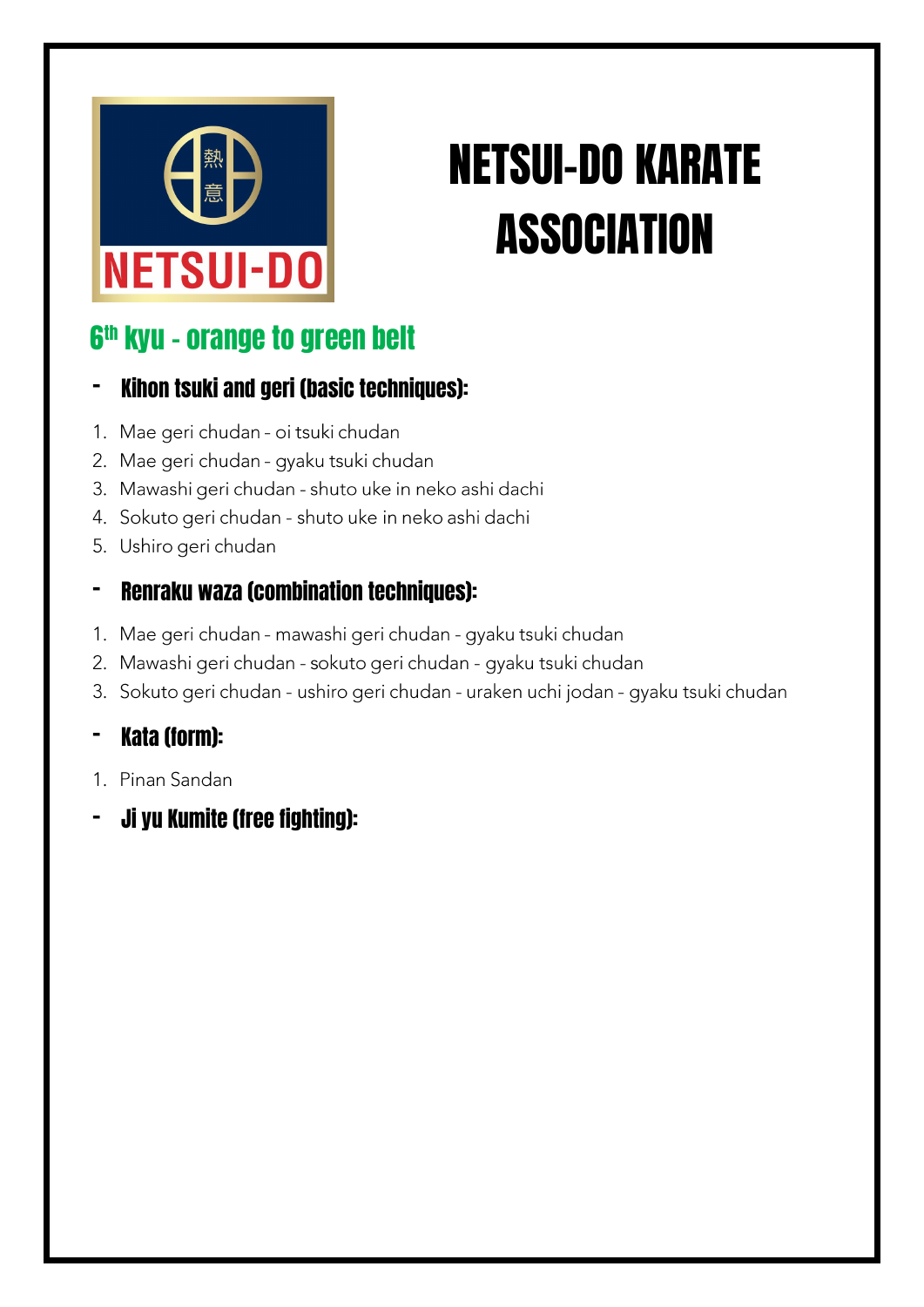

#### 5 th kyu – green to purple

/

#### - Kihon tsuki and geri (basic techniques):

- 1. Mae geri chudan oi tsuki chudan
- 2. Mae geri chudan gyaku tsuki chudan
- 3. Mae geri chudan mae geri chudan (same leg)
- 4. Mawashi geri chudan mawashi geri chudan (same leg)
- 5. Ushiro geri chudan gyaku tsuki chudan

#### - Renraku waza (combination techniques):

- 1. Okuri ashi mae geri chudan gyaku tsuki chudan
- 2. Okuri ashi mawashi geri chudan gyaku tsuki chudan
- 3. Okuri ashi sokuto geri chudan ushiro geri chudan gyaku tsuki chudan

- 1. Pinan Shodan
- Ji yu Kumite (free fighting):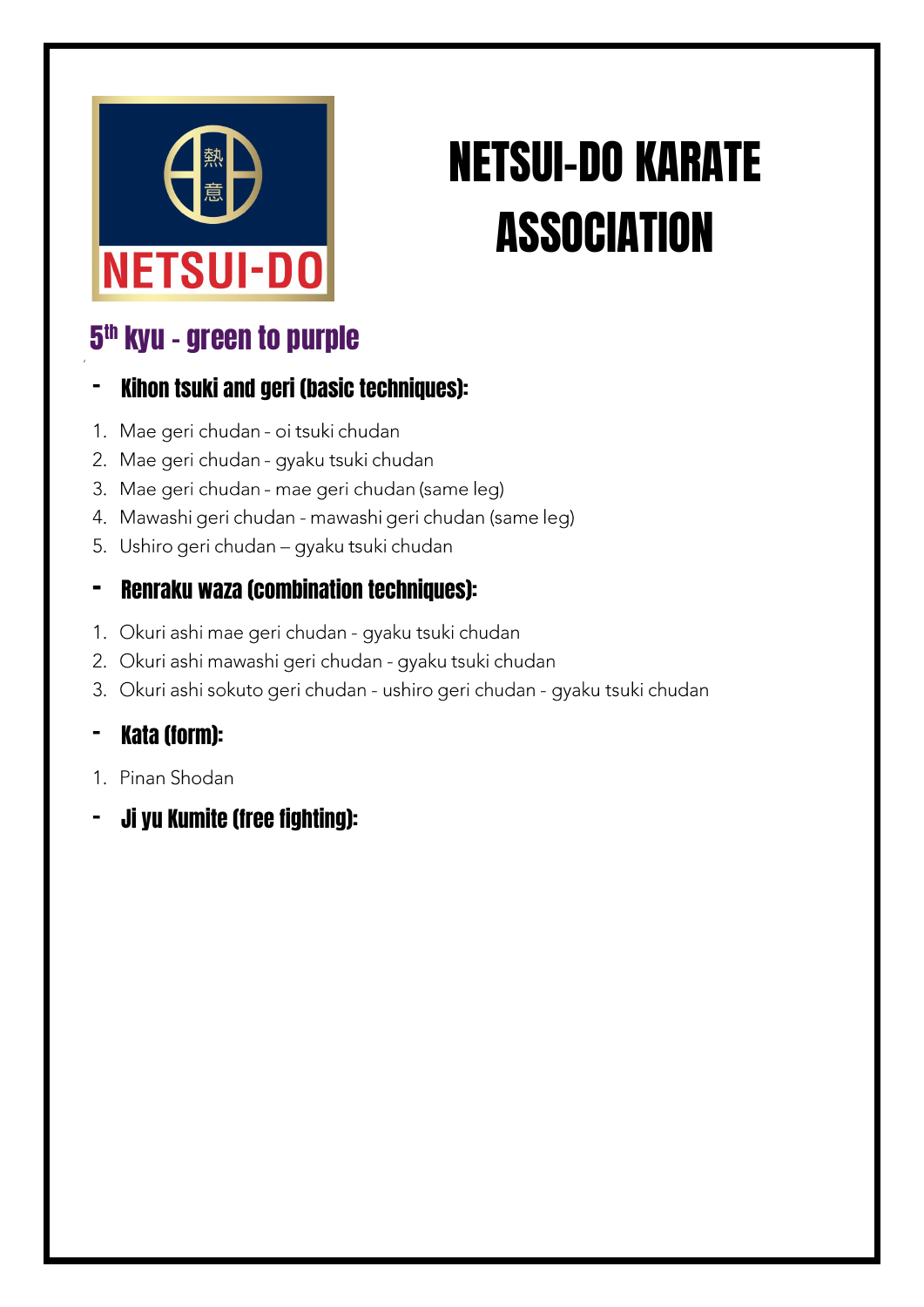# NETSUI-DO

## NETSUI-DO KARATE **ASSOCIATION**

#### 4 th Kyu – purple to blue belt

#### - Kihon tsuki and geri (basic techniques):

- 1. Mae geri chudan oi tsuki chudan
- 2. Mae geri chudan gyaku tsuki chudan
- 3. Mae geri chudan mawashi geri chudan (same leg)
- 4. Mawashi geri chudan sokuto geri chudan (same leg)
- 5. Ushiro sokuto geri chudan

#### - Renraku waza (combination techniques):

- 1. Tsugi ashi mae geri chudan gyaku tsuki chudan
- 2. Tsugi ashi mawashi geri chudan gyaku tsuki chudan
- 3. Tsugi ashi sokuto geri chudan - ushiro sokoto geri chudan - gyaku tsuki chudan

- 1. Pinan Yodan
- Ji yu Kumite (free fighting):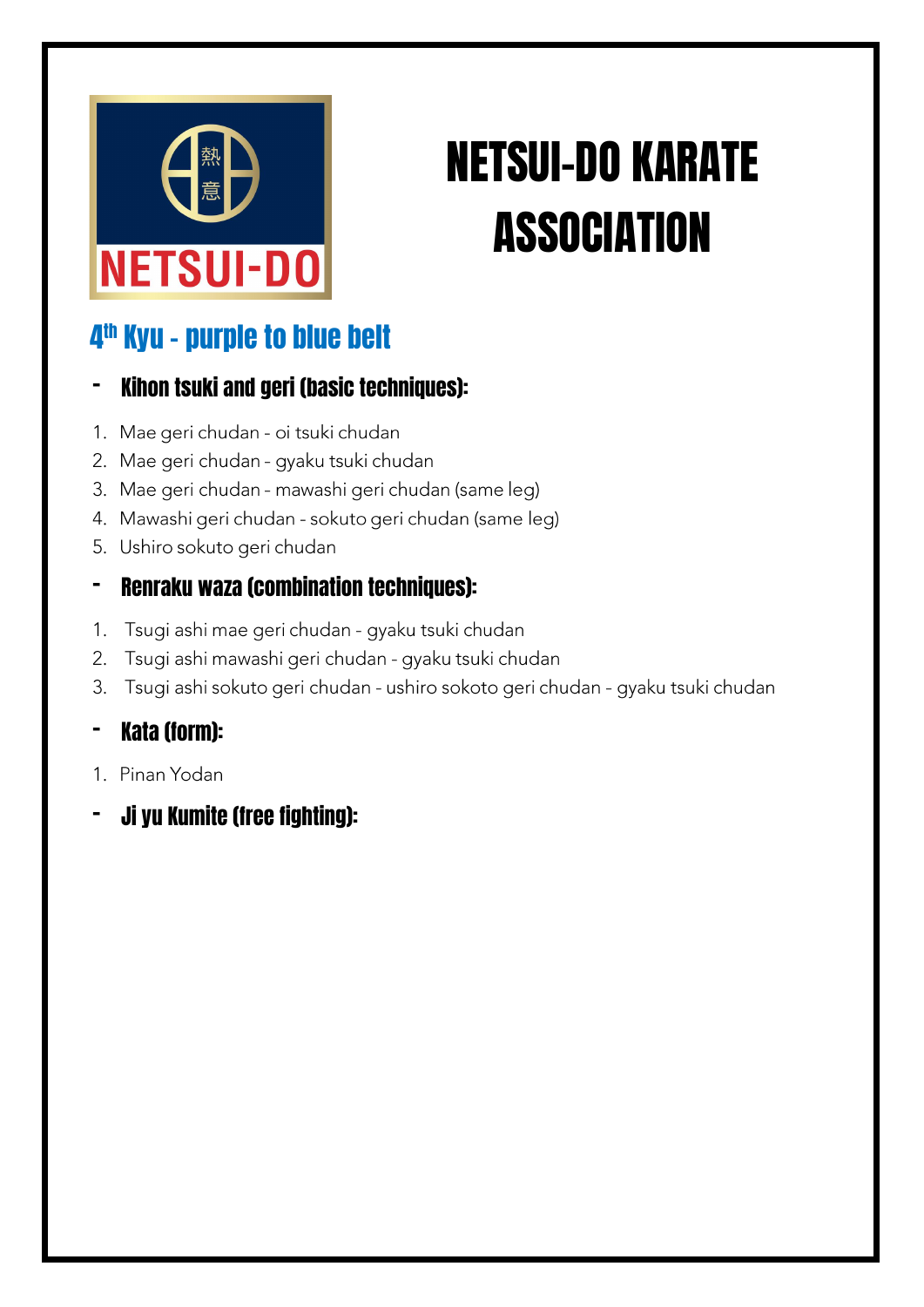

#### 3 rd Kyu – blue to brown belt

#### - Kihon tsuki and geri (basic techniques):

- 1. Mae geri chudan oi tsuki chudan
- 2. Mae geri chudan gyaku tsuki chudan
- 3. Mae geri chudan mawashi geri chudan sokuto geri chudan (same leg)
- 4. Kakato geri jodan
- 5. Ushiro mawashi geri jodan

#### - Renraku waza (combination techniques):

- 1. Kakato geri jodan ushiro sokuto geri chudan uraken uchi jodan gyaku tsuki chudan
- 2. Mae geri chudan gyaku tsuki chudan gedan barai gyaku tsuki chudan
- 3. Mawashi geri jodan ushiro mawashi geri jodan uraken uchi jodan gyaku tsuki chudan

- 1. Pinan Godan
- Ji yu Ippon Kumite
- Ji yu Kumite (free fighting)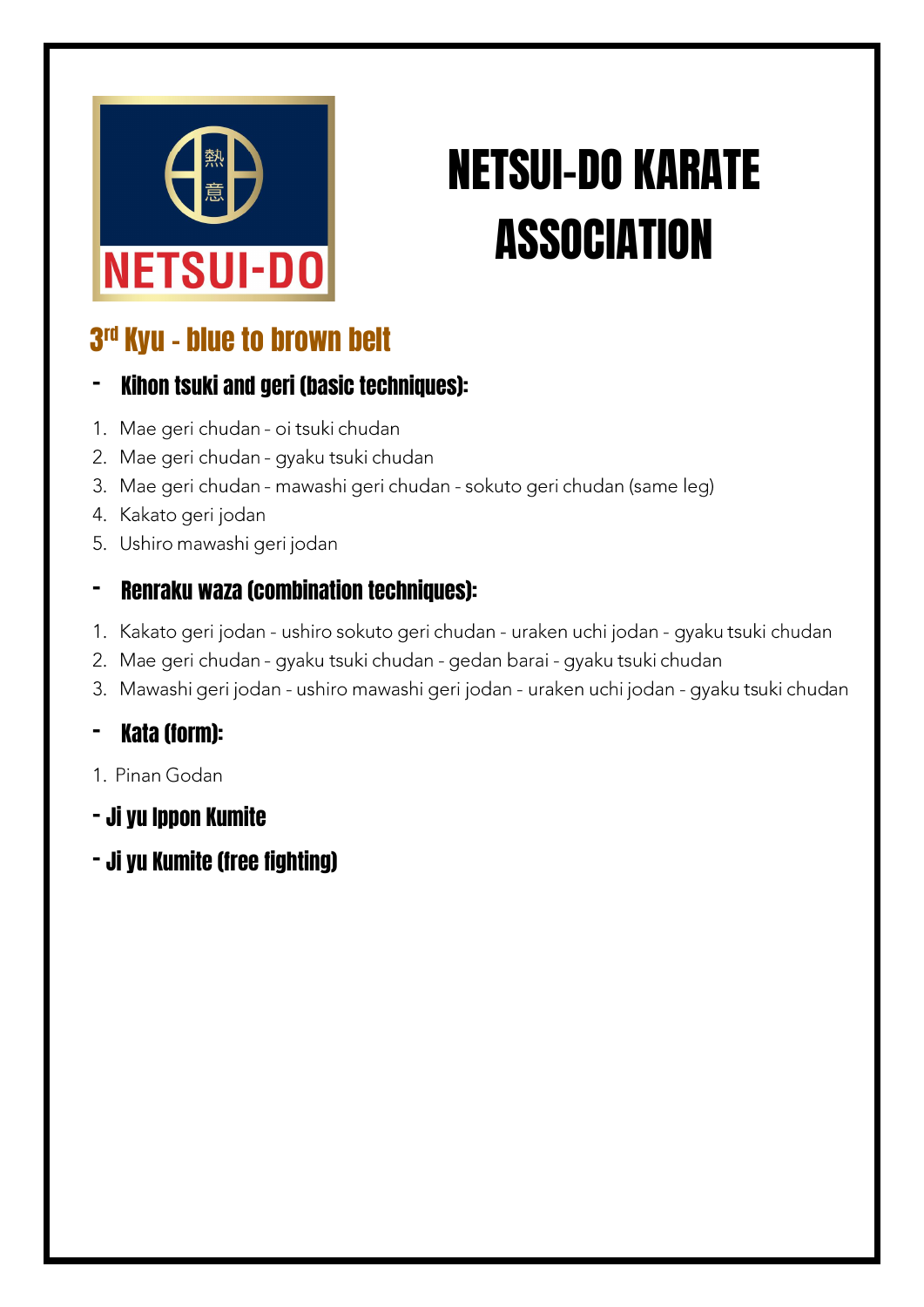## **NETSUI-DO**

## NETSUI-DO KARATE **ASSOCIATION**

#### 2<sup>nd</sup> kyu - brown belt to one stripe

#### - Kihon tsuki and geri (basic techniques):

- 1. Mae geri chudan oi tsuki chudan
- 2. Mae geri chudan gyaku tsuki chudan
- 3. Mae geri chudan mawashi geri chudan (same leg) shuto uke in neko ashi dachi
- 4. Mawashi geri chudan sokuto geri chudan (same leg) shuto uke in neko ashi dachi
- 5. Gyaku mawashi geri jodan
- 6. Ushiro kakato geri jodan

#### - Renraku waza (combination techniques):

- 1. Mawashi geri jodan ushiro kakato geri jodan uraken uchi jodan gyaku tsuki chudan
- 2. Yuri ashi oi tsuki jodan qyaku zuki chudan tsugi ashi mawashi geri jodan
- 3. Gyaku tsuki chudan tsugi ashi gyaku mawashi geri jodan

- 1. Kosokun Sho
- Bunkai (Kata analysis)
- Ji yu Kumite (free fighting)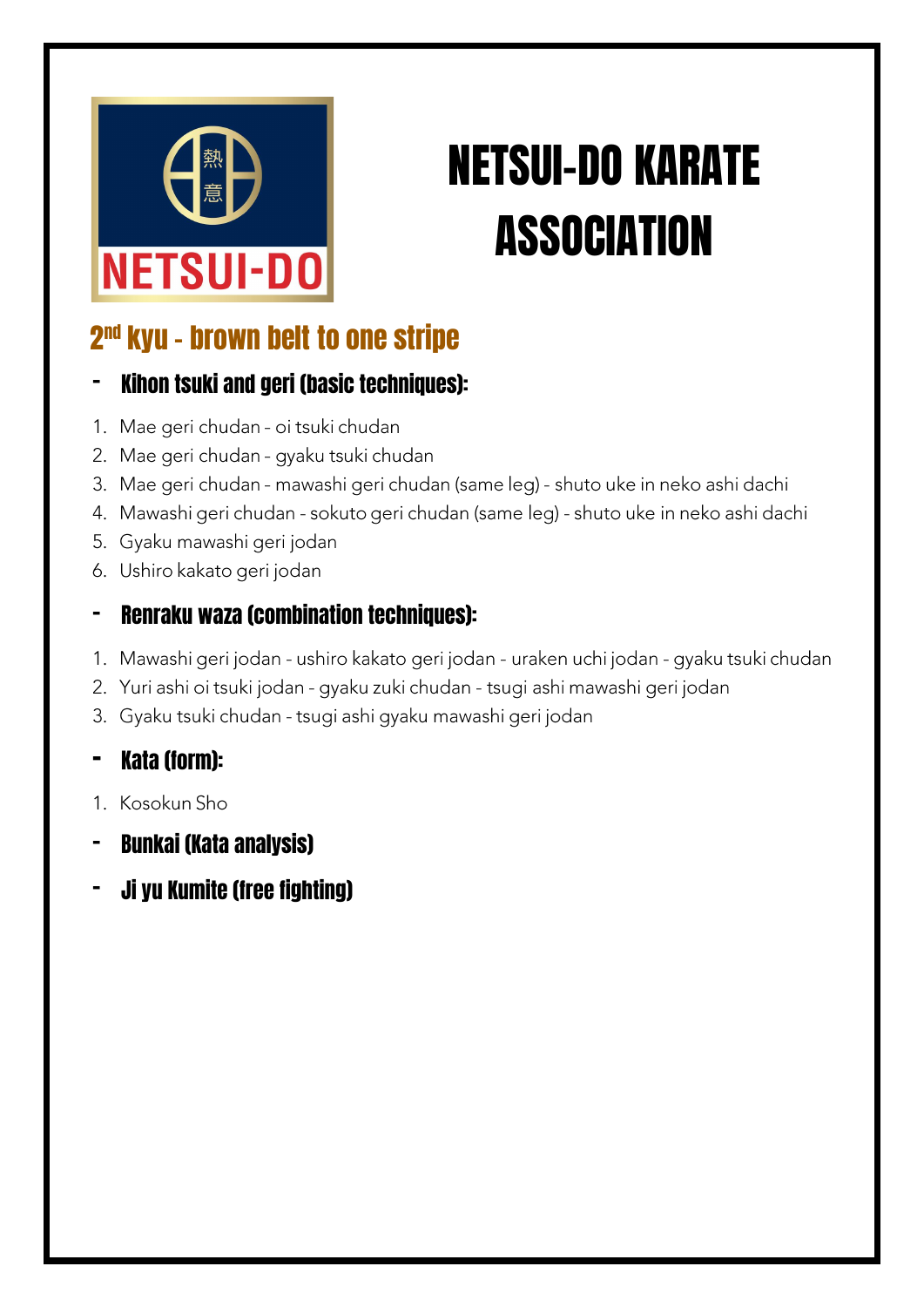

#### 1<sup>st</sup> kyu - brown belt one stripe to two stripes

#### - Kihon tsuki and geri (basic techniques):

- 1. Mae geri chudan oi tsuki chudan
- 2. Mae geri chudan gyaku tsuki chudan
- 3. Mae geri jodan shuto uke in neko ashi dachi mawashi geri jodan (front leg) shuto uke in neko ashi dachi
- 4. Ushiro sokuto geri chudan mawashi geri jodan
- 5. Nidan geri jodan uraken uchi jodan

#### - Renraku waza (combination techniques):

- 1. Mae geri chudan gyaku tsuki chudan ashi barai gyaku tsuki chudan
- 2. Mawashi geri jodan tsugi ashi mawashi geri jodan ushiro mawashi geri jodan
- 3. Yuri ashi oi tsuki jodan qyaku tsuki chudan tsugi ashi mawashi geri jodan qyaku tsuki chudan

- 1. Seienchin
- 2. Bassai Dai
- Bunkai (Kata analysis):
- Ji yu Kumite (free fighting):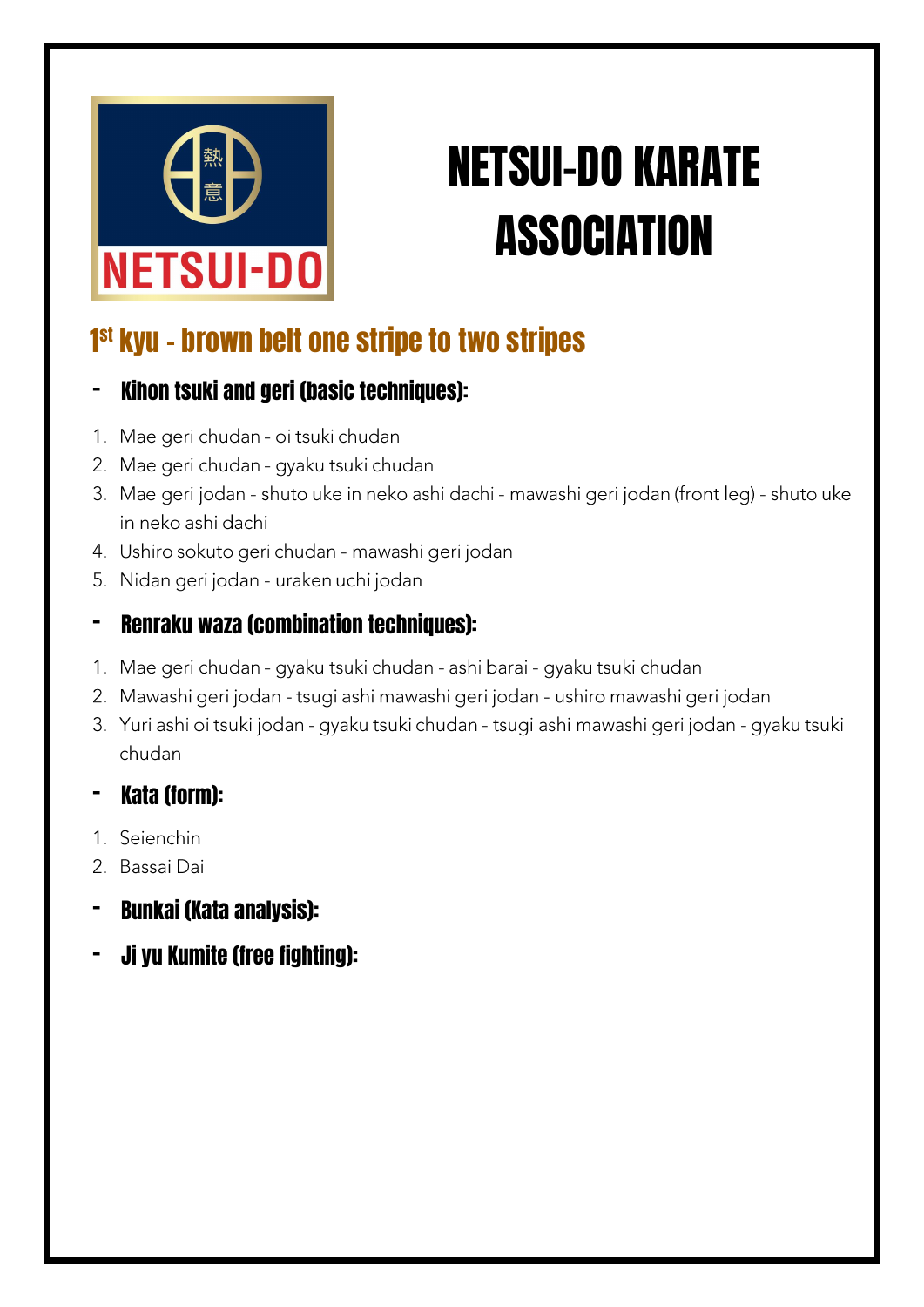

#### 1<sup>st</sup> dan - brown belt two stripes to black belt

#### - Kihon tsuki and geri (basic techniques):

- 1. Mae geri chudan oi tsuki chudan
- 2. Mae geri chudan gyaku tsuki chudan
- 3. Yoko mawashi geri jodan
- 4. Sokuto geri chudan uraken uchi jodan gyaku tsuki chudan
- 5. Ushiro geri chudan
- 6. Ushiro mawashi geri jodan gyaku tsuki chudan
- 7. Ushiro sokuto geri chudan mawashi geri jodan
- 8. Kakato geri jodan
- 9. Gyaku mawashi geri jodan
- 10. Nidan geri jodan uraken uchi jodan

#### - Renraku waza (combination techniques):

- 1. Yuri ashi oi tsuki jodan gyaku tsuki chudan ashi barai gyaku tsuki chudan
- 2. Yuri ashi oi tsuki jodan gyaku tsuki chudan ushiro mawashi geri jodan gyaku tsuki chudan
- 3. Yuri ashi oi tsuki jodan gyaku tsuki chudan tsugi ashi gyaku mawashi geri jodan gyaku tsuki chudan

- 1. Seipai
- 2. Nipaipo
- Bunkai (Kata analysis):
- Ji yu kumite (free fighting):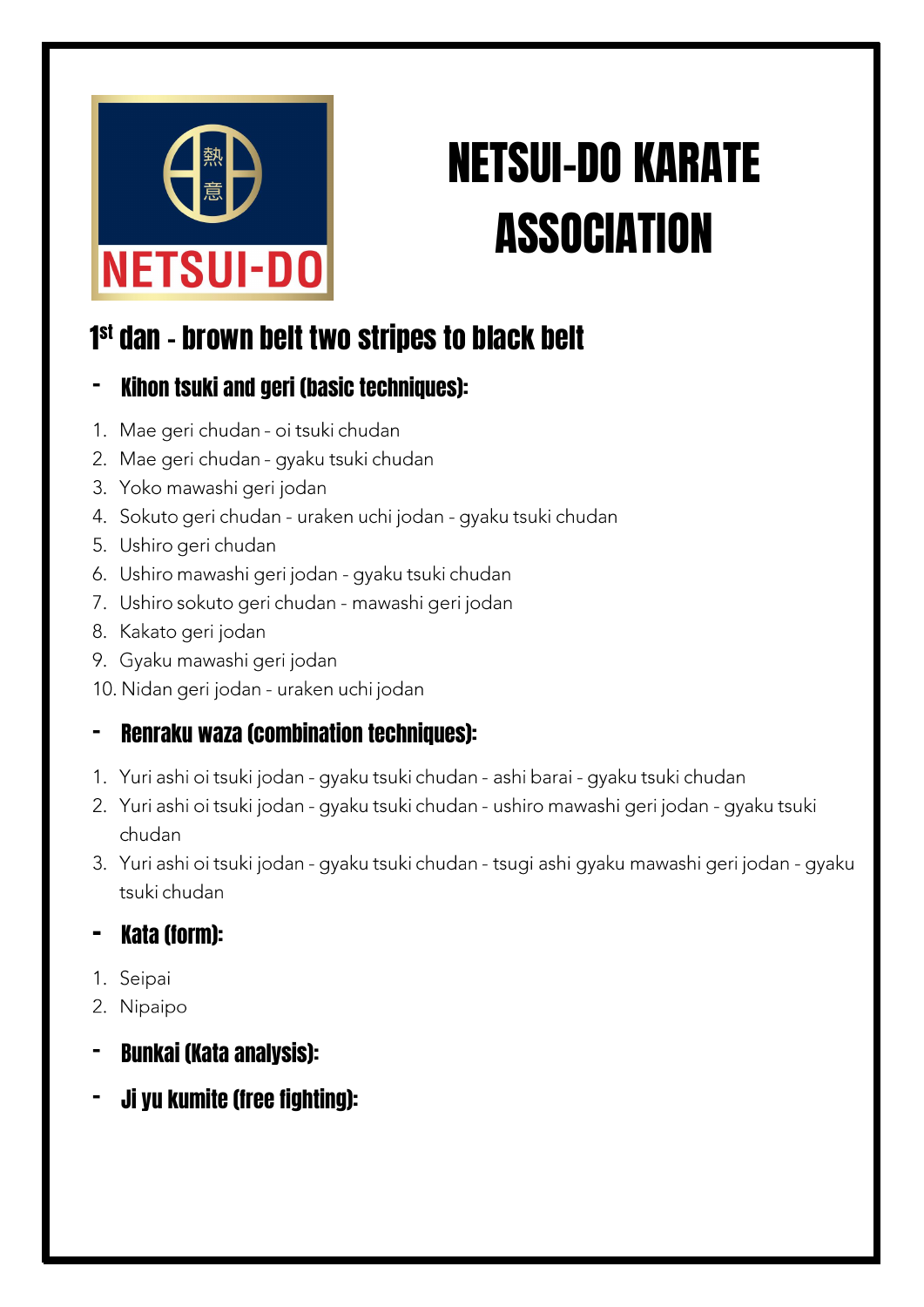

#### 2nd dan - black belt to 2<sup>nd</sup> dan

#### - Kihon tsuki and geri (basic techniques):

- 1. Mae geri chudan oi tsuki chudan
- 2. Mae geri chudan gyaku tsuki chudan
- 3. Yoko mawashi geri jodan
- 4. Sokuto geri chudan uraken uchi jodan gyaku tsuki chudan
- 5. Ushiro geri chudan
- 6. Ushiro mawashi geri jodan gyaku tsuki chudan
- 7. Ushiro sokuto geri chudan mawashi geri jodan
- 8. Kakato geri jodan
- 9. Gyaku mawashi geri jodan
- 10. Nidan geri jodan uraken uchi jodan

#### - Renraku waza (combination techniques):

- 1. Yuri ashi oi tsuki jodan gyaku tsuki chudan ashi barai gyaku tsuki chudan
- 2. Yuri ashi oi tsuki jodan gyaku tsuki chudan ushiro mawashi geri jodan gyaku tsuki chudan
- 3. Yuri ashi oi tsuki jodan gyaku tsuki chudan tsugi ashi gyaku mawashi geri jodan gyaku tsuki chudan

- 1. Kosokun dai
- 2. Gojushiho
- 3. Unshu
- Bunkai (Kata analysis):
- Ji yu kumite (free fighting):